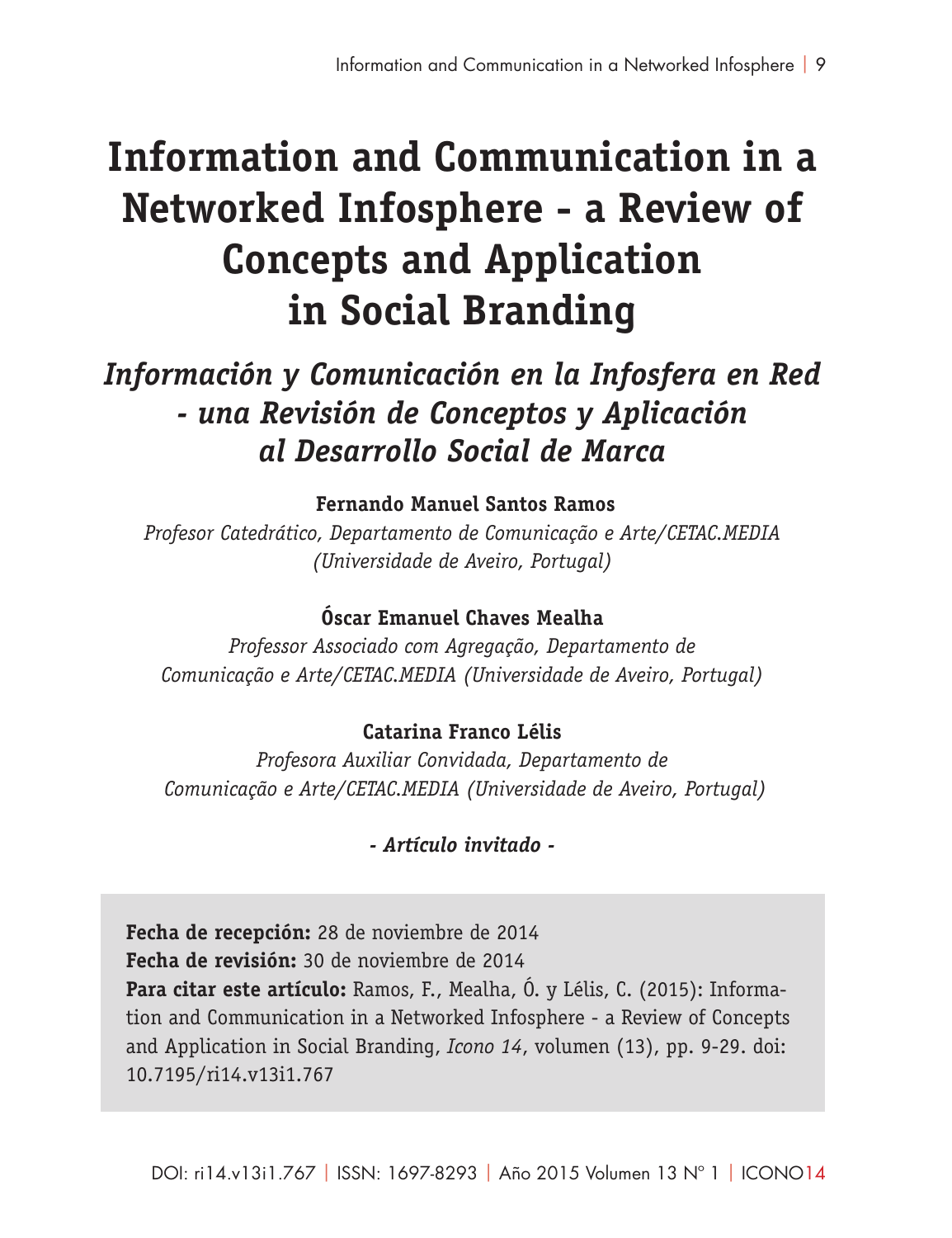# *Abstract*

*This paper aims at providing a contribution to the comprehensive review of the impact of information and communication, and their supporting technologies, in the current transformation of human life in the infosphere. The paper also offers an example of the power of new social approaches to the use of information and communication technologies to foster new working models in organizations by presenting the main outcomes of a research project on social branding. A discussion about some trends of the future impact of new information and communication technologies in the infosphere is also included.*

#### **Key Words**

*Information - Communication - Infosphere - Technologies - Social branding Interaction*

### *Resumen*

*Este artículo tiene como objetivo proporcionar una contribución a la revisión global del impacto de la información y la comunicación, y sus tecnologías de apoyo, en la actual transformación de la vida humana en la infosfera. El artículo también ofrece un ejemplo del poder de los nuevos enfoques sociales sobre el uso de las tecnologías de información y comunicación para fomentar nuevos modelos de trabajo en las organizaciones mediante la presentación de los principales resultados de un proyecto de investigación sobre desarrollo social de marca. Una discusión sobre algunas de las tendencias del futuro impacto de las nuevas tecnologías de la información y la comunicación en la infosfera también se incluye.*

#### **Palabras clave**

 *Información - Comunicación - Infosfera - Tecnologías - Desarrollo social de marca - Interacción*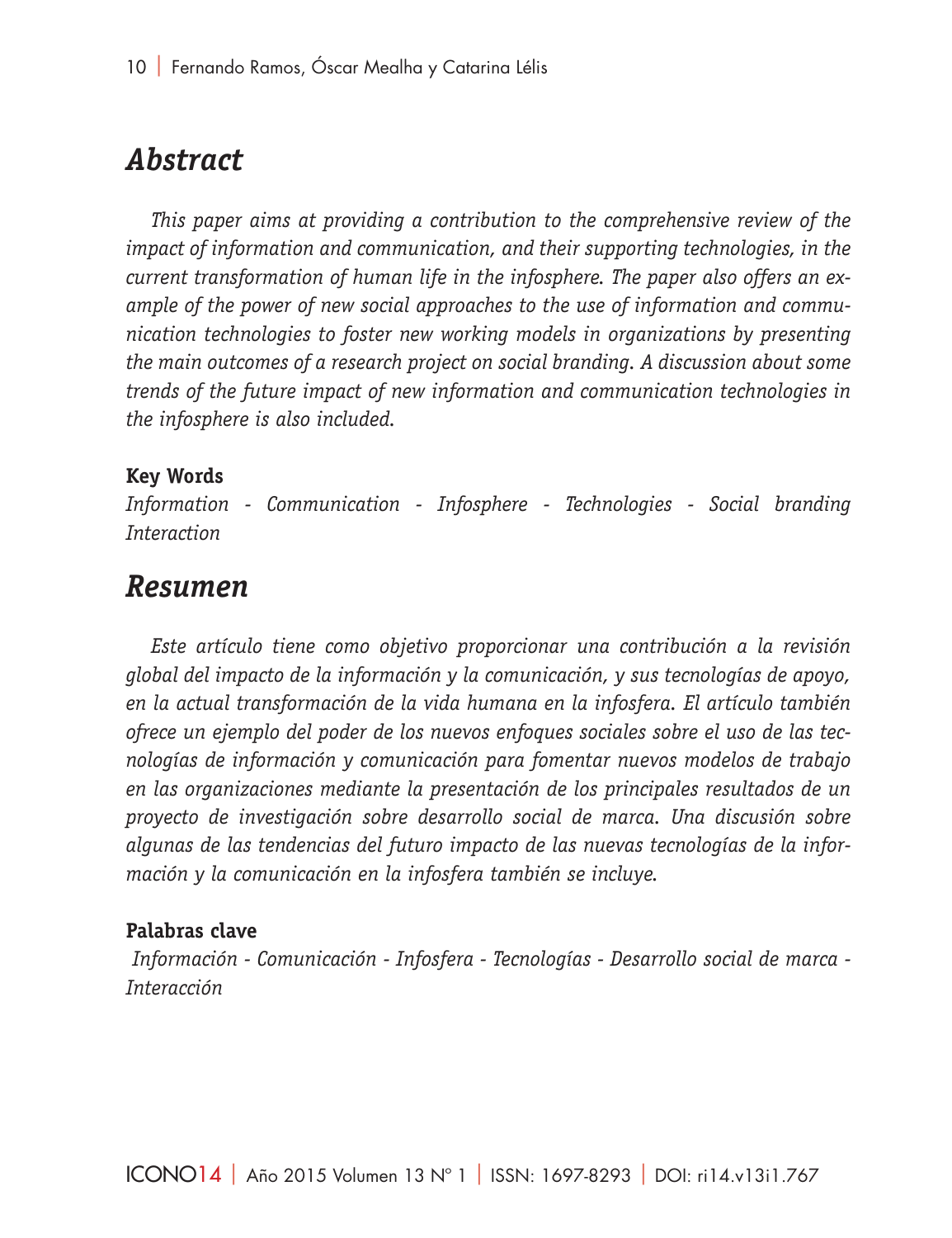# **1. Information and communication in the infosphere**

Life, as we as human beings understand it, is a complex and permanent relationship among all the elements that compose the ecosystem we inhabit. This ecosystem is constituted by natural elements and artificial elements. Natural elements are all the living beings that form the animal and vegetal worlds and also the myriad of elements that compose the geological and atmospheric environment where life exists. Artificial elements are all the elements humans have developed using the existing scientific and technical knowledge available in the many generations that have ever since populated our planet.

That complex and permanent relation among the elements that compose our ecosystem is omnipresent independently of the level of analysis one adopts. Life in the natural world exists due to the complex chemical and physical interactions between basic life structures, such as cells. Life in the artificial world is possible because we developed its components in some way compatible with, or adapted to, the human nature, often even as an extension of the human body, such as spectacles or a car.

When the elements that compose our natural and artificial world interact in that complex and permanent relation, they do it be exchanging sets of *datum*, or data. Cells interact by exchanging electrical and chemical data. Human beings interact by exchanging signs, using data as building blocks of codes that compose the oral, written or body languages we use in everyday life. Computers interact with other computers by exchanging digital data in a format previously agreed.

The way each element of our natural and artificial world act, or react, to a specific data originated from other element depends on the nature of the elements and the specific context of the interaction process. When a human hears data (receives sound) originated from the clapping of hands from another human, this may be understood as an applause if the context is a concert or a conference, but should be understood differently if the sound originates from a music student that is trying to familiarize with the timing of the notes that compose a musical piece. Data having a specific meaning in a specific context are also referred as information and are the basis of communication both in the natural and in the artificial worlds.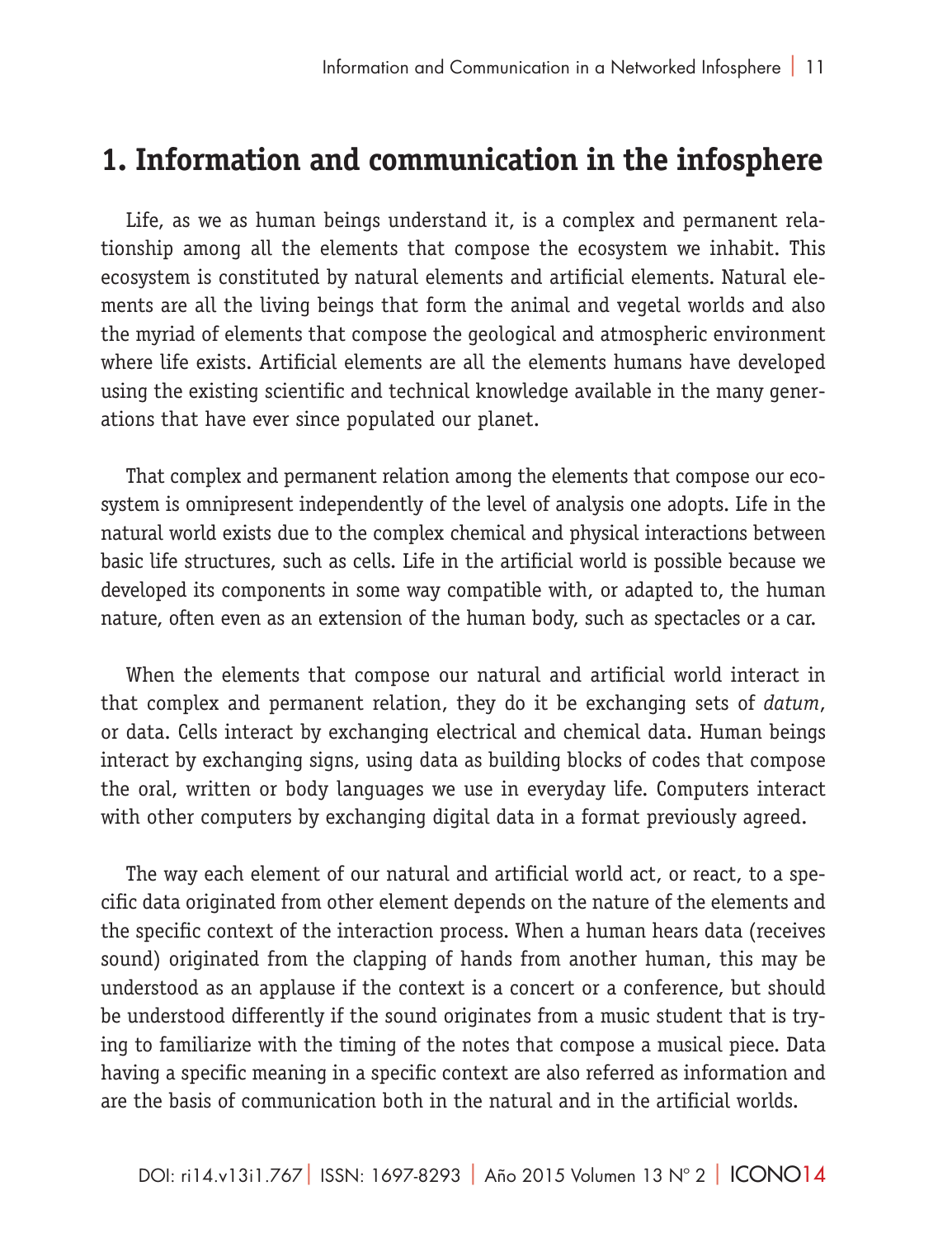Floridi (2010), in his Philosophy of Information, a philosophy grounded theoretical framework still under development, provides an elegant, because aiming at being general, proposal of mapping of the information concept (figure 1). According to this author (*ibid*) Information, understood as semantic content, requires the existence of some well-formed and meaningful data and it can be factual, despite being true or untrue, or instructional. Environmental information, which exists both in the natural and the artificial worlds, is meaningful data deployed by some non-intelligent producer. Environmental information is instruccional by nature, this meaning that it is objective, by opposition to information understood as semantic content which (subjective) meaning depends on the context.



*Figure 1: A map of information concepts (adapted from (Floridi, 2010, p. 20)).*

The concept of information has been addressed by many different authors, but a special reference needs to be made to the celebrated contribution of Shannon (1949) in his Mathematical Theory of Communication (MTC), often designated by Theory of Information. In this seminal work, Shannon provided the foundation for the digital representation of data on a binary basis that is a main building block of our current artificial, and digital, world. In the MTC the information concept is related to the probability of a system being in a specific state, in some way also expressing its entropy, leading to the conclusion that a binary system is the ideal support to represent information on a mathematical basis because it enables representing information based on the smallest possible amount of information a system may assume (0/1, binary digit or bit).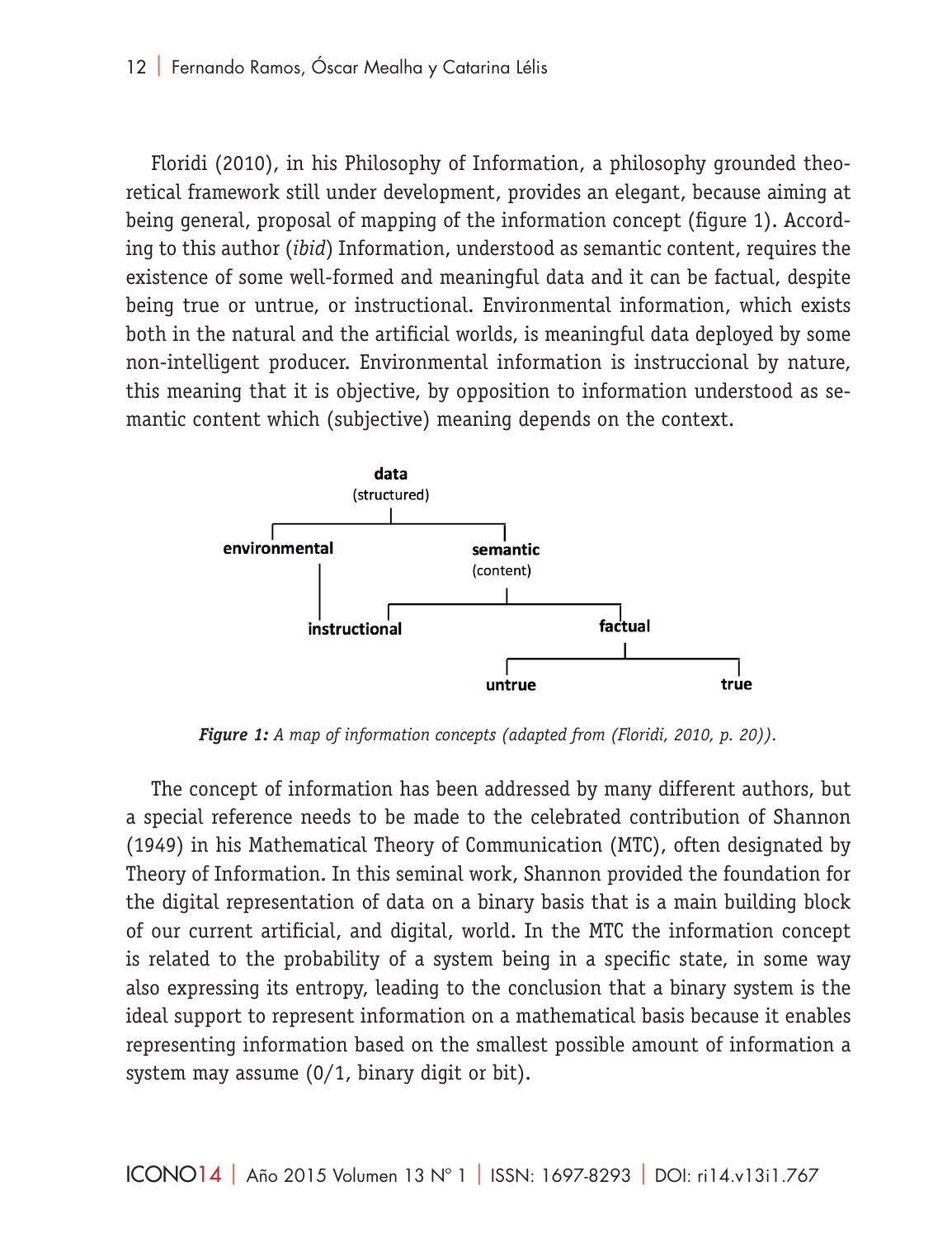Other authors have also addressed the concept of information influenced by specific contexts and/or specific professional activities such as Journalism, Archivology or Biblioteconomy (Gleick, 2011; Deuze, 2003; Lewis, 2012; Rodrigues, 2011; Silva, 2006).

These different views of the information concept, however, are not opposite or even alternative. They correspond to different viewpoints and/or levels of analysis and may easily be identified as coexistent in many examples of our daily life. When one wants to read online an old newspaper issue stored in a digital archive, data flows in binary format through the Internet to convey the relevant metadata required to search the archive and, after the retrieval is successfully accomplished, the content is transferred from the archive, again in binary format, representing semantic content to the reader. In this example a computer expert understands information as binary data being exchanged between computers across an Internet connection according to a specific and standardized protocol; an archivist recognizes the newspaper issue – the document, and its corresponding archive metadata, as the relevant information exchanged; and a journalist will identify information as the (true or untrue) content of the different texts that compose that specific issue of the newspaper.

The same diversity of meaning can also be found in the concept of communication, depending on the epistemological ground that one stands from. For a computer engineer, communication is basically the exchange of data between systems by using an electrical or optical link, adopting some specific protocol, i.e., a set of rules that the systems involved in the data transfer agree to use to generate and interpret the data flow. This is the case of the Internet, which uses the TCP/IP (Transmission Control Protocol/Internet Protocol) family of protocols, created and managed by the Internet Engineering Task Force (IETF) and adopted by the industry worldwide. For a social scientist, however, communication is a concept closely related to the shared building of meaning based on the information (semantic content) exchanged in human interaction (Rosengren, 2000).

The constant deployment of new and more powerful technologies, that amplify our artificial world, dramatically increase the quantity and diversity of data existing in our ecosystem. The current international research efforts related to the so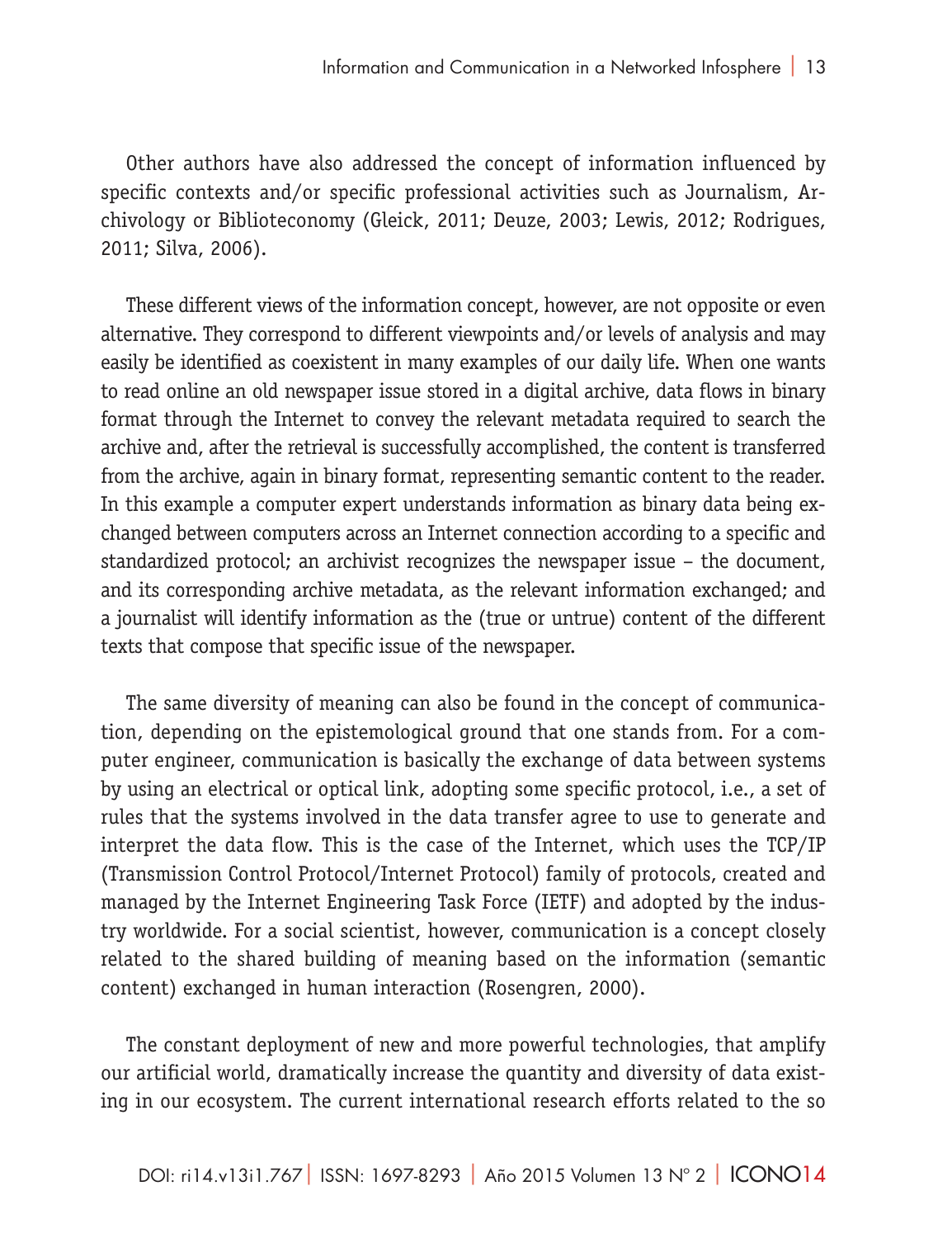called Internet of Things, aiming at fostering the Internet based communication capability of virtually "everything", has been providing several good examples of the explosion of information sources the Humanity is continuously adding to our artificial world $^1$ .

The awareness of the paramount relevance of information for humans led to the emergence of the expression *infosphere*, a neologism that highlights the idea that we live surrounded by information or, more precisely, by data. In Floridi (2014) a comprehensive discussion of how the infosphere is reshaping the human reality, in different aspects of human life, is presented.

Considering the interactions in the infosphere, humans act as producers and receptors of data generated by other humans and also by other agents in the natural and artificial worlds. When acting as receptors, humans depend on the five human senses (vision, hearing, taste, smell and touch) to receive data. The mental, rational and emotional, interpretation human beings have of their ecosystem is based on the data received through the human organs through structures sensitive to specific external stimuli. When acting as producers, humans use other human organs, such as the vocal chords and the muscular and skeletal system, to generate data using socially agreed codes and protocols (such as oral language, written language, body language and song).

The development of the artificial world has led to the deployment of technologies able to deal with some types of information existing in our natural world and this is often referred as multimedia technologies. Such are the cases of sounds and images (still and moving), which are correlated, respectively, with the hearing and vision senses. However, we still have not yet achieved to develop affordable and scalable technological solutions to deal with information related with the other three senses (taste, smell and touch). Robotics and artificial intelligence are, by the other hand, showing the power of technologies to amplify the human interaction capabilities, namely as producer of data, both in the natural and in the artificial worlds, as many applications show in very diverse fields such as health care and education or even unveiling the future possibility of the existence of new types of artificial matter (Goldstein, 2009).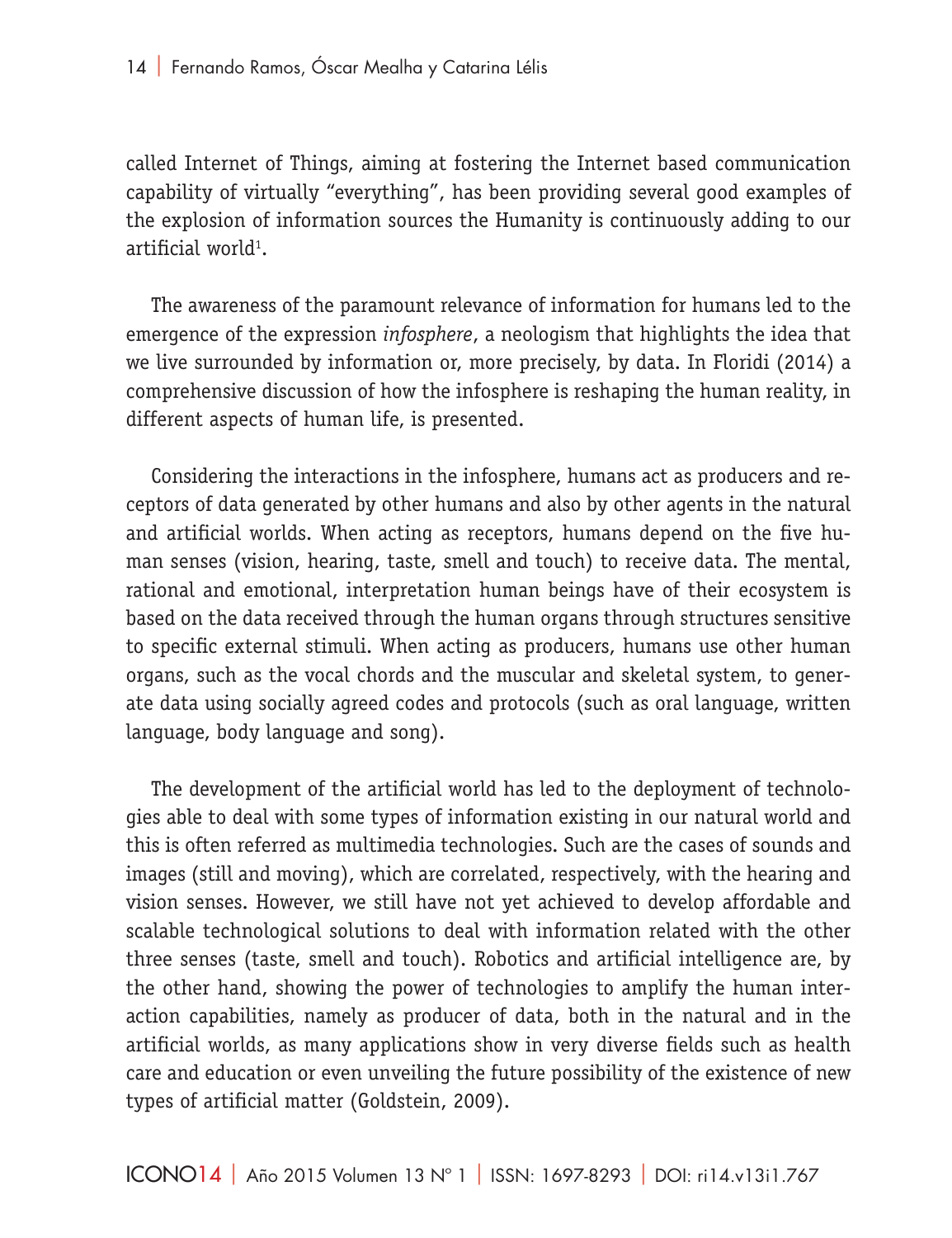# **2. A networked infosphere**

Human beings also tend to organize themselves in networks for diverse reasons. The internet based networked infosphere is one of the most relevant networks today for communication mediation and information management and highly dependent of world wide web (www) technology introduced for general use at CERN2 by Tim Berners-Lee in (1989), but mostly dependent of how users are shaping it since 1991 in public domain. The human-centric approach present since the www foundation, and in conformance with several research areas, namely human-computer interaction, traditionally contextualized in computer science, was a major shift in developing technological interfaces. This approach is predicted by Lipovetsky (1998, p. 42-43) when he discusses the individualism in the postmodern age and the seduction strategies that are adopted to deliver what each and every human being desires. Lipovetsky actually mentions that the personalization process is to enable flexible devices and promote communication. This process evolved and nowadays user profiling with cookies technology is an example of an automated personalization process that manages interaction behavior information mainly for marketing and/or commercial purposes. The fundamental cause for this human-centric development related with computational devices can be found in research centres and some industry that invested in innovative user-centered design (Norman, 1988) methods and techniques in their project management models till today. Donald Norman pioneered the user-centered design (UCD) concept in (1988) centralized in user needs associated to a product and from then three major design methods have emerged: cooperative, participatory and contextual design. These UCD methods continue to answer a classical problem in technology design, the minimization of the distance between designer and user mental models of artifacts, services or systems, a problem that was already well documented in the founders of Internet in the 60s (Licklider, 1968). UCD now represents a process where designers are committed to predict user needs and evaluate usage behaviors with a specific product. Software development industry adopted "user-centered design" and "user experience" (UX) principles (Norman, 1988), with SCRUM (Beedle, 1999), an agile software development method, representing one of the most popular UCD methods. Academia and Industry have also fostered norms based on UCD development strategies; such examples can be found in the European ISO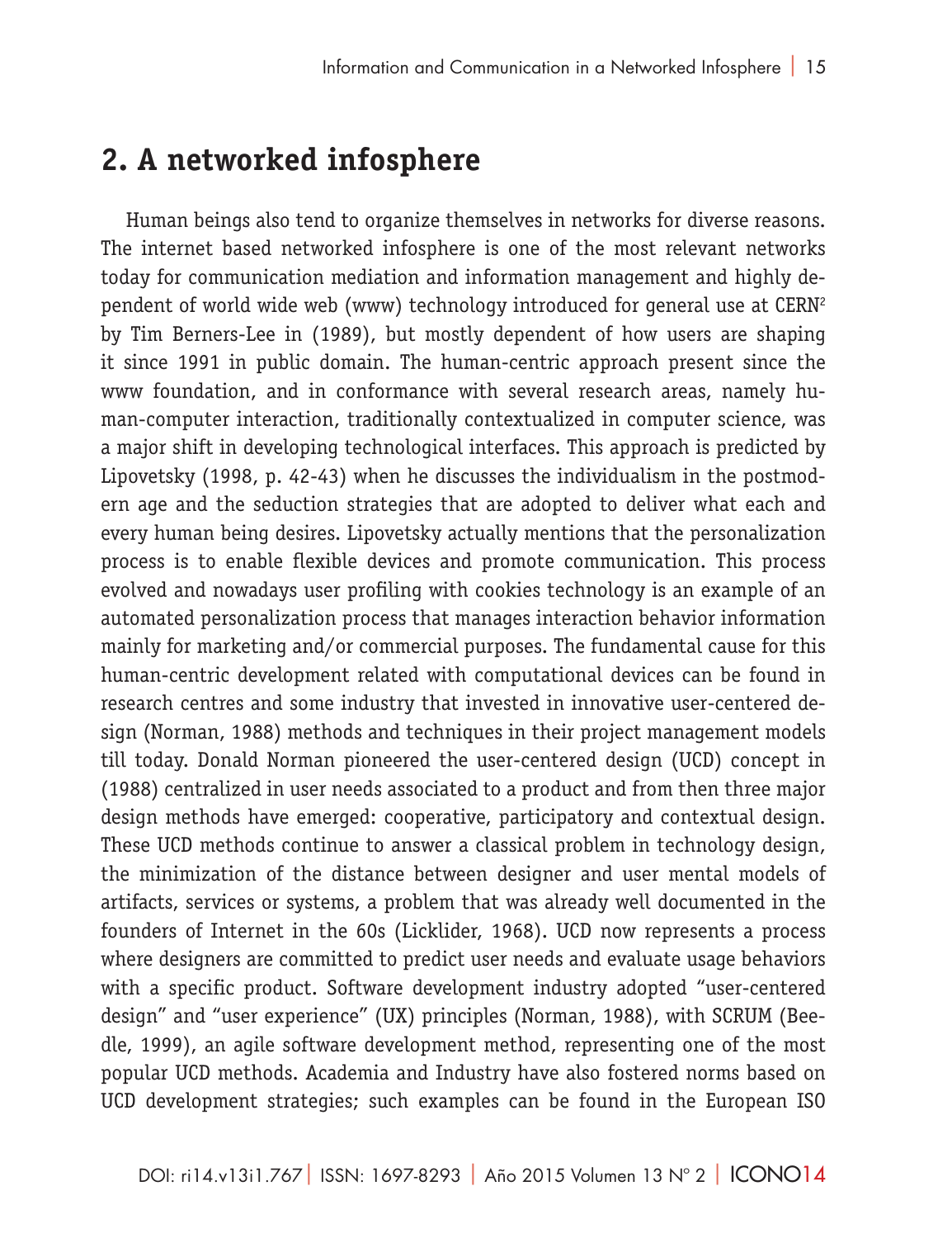9241 standards (ISO, 1998) and (ISO, 2010). ISO (2010) is a recent European norm, the ISO 9241 - Part 210, that integrates all the main UCD approaches mentioned previously. ISO 9241 - part 11 provides guidance on usability and suggests a methodological approach to measure effective, efficient and satisfaction while users use specific devices in specific contexts.

Alongside these disruptive and innovative interface design methods that shifted the research and development agenda of computational devices into the core concerns of human perception, new input/output devices have occurred and consequently new interaction paradigms and metaphors got to the market and into extremely popular use. Mobile computational devices such as smartphones and tablets are high ranked examples of technologically mediated communication and information devices for personal use. This is an extremely recent phenomenon: interaction paradigms had stalled in the end of the last century as mentioned by Mathew Turk "*There is no Moore's Law3 for user interfaces. Human-computer interaction has not changed fundamentally for nearly two decades. Most users interact with computers by typing, pointing and clicking*" (2000, p. 1), and the well-established windows - icons - menus - pointers (WIMP) interaction paradigm and the desktop metaphor were, and still are, dominant in many computer mediated communication and information contexts. This clearly changed in the first decade of this century with perceptual user interface (PUI) concerns (Turk, 2000) going into interaction R&D activities. Natural user interfaces (NUI) that include touch (and stylus interaction), gesture and speech interfaces are common interaction instruments in nowadays personal computational devices. These are the terminal devices that guarantee an extremely effective individual participation (mediation) in the networked infosphere. The ACM Conference on Human Factors in Computing Systems (CHI 2014), a key reference conference on the field, delivered state of the art scientific papers depicting the relevance and applicability of these new interaction paradigms. In the session that discussed computer mediated intimacy and romance Mullenbach (2014) reported on research using touch based sensing and feedback (haptics) technology to explore affective communication.

Other more established input devices, driven by computer vision algorithms such as Eye Camera from SONY<sup>4</sup> and later Kinect from Microsoft<sup>5</sup>, originally pro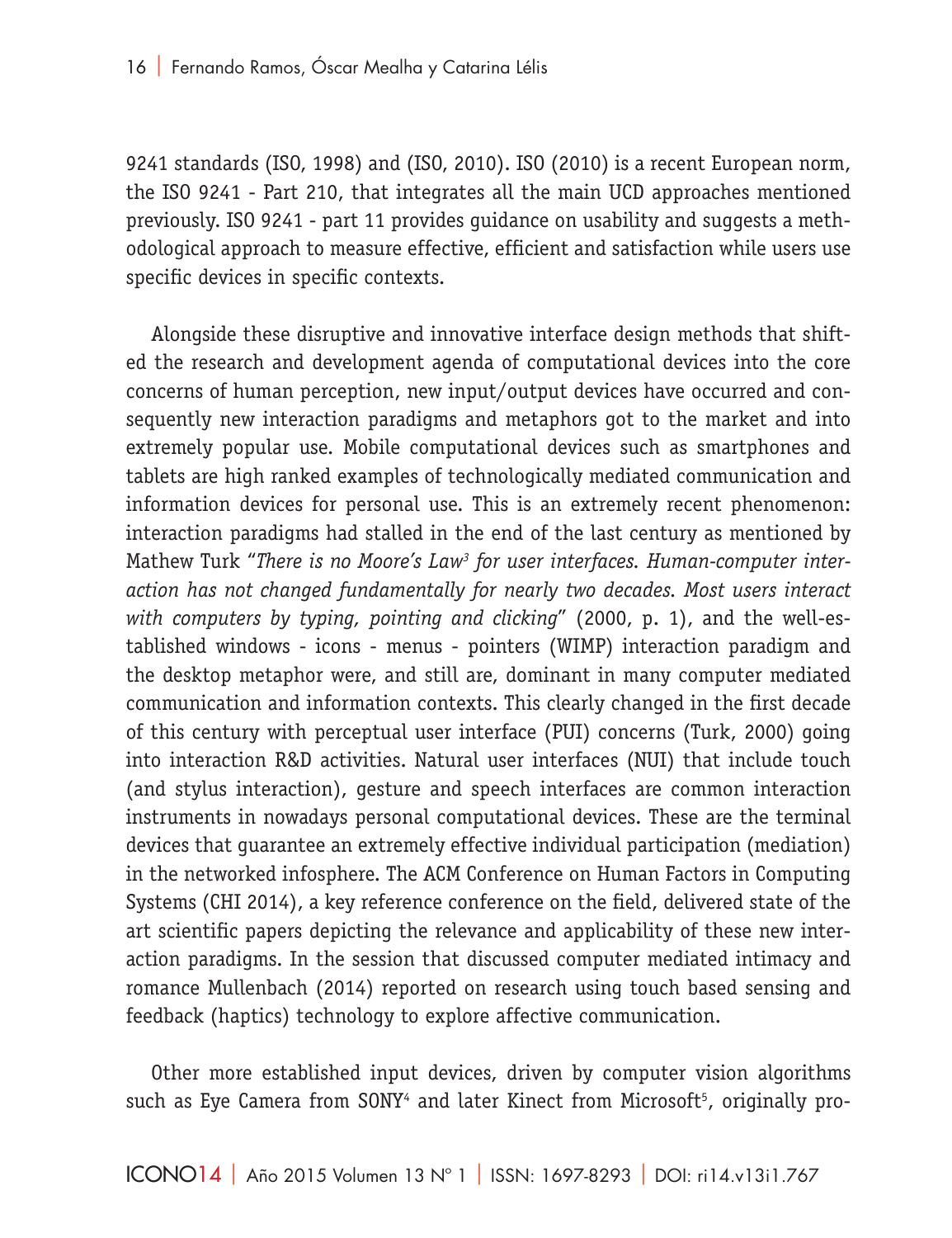posed for the videogame market products, are excellent examples of the mid-air gesture interface devices now widely used in diverse technology mediated interaction contexts, e.g. in arts, Fischbach's smARTbox (2012) that integrates touch and gesture devices for interactive art setups, in tourism Giovannella (2013) uses Microsoft Kinect to implement interactive urban environments that integrate smart tourism and learning. This mid-air gesture interface gains some degree of ubiquity because it doesn't need touch to operate, it depends only of a kinesia language to establish an interaction protocol in the infocommunicational context.

In this PUI approach very recent input devices can be seen in figure 2, such as brain computer interfaces Emotiv $^{\rm 6}$ , the Insight, and eye tracking interfaces Tobii $^{\rm 7}$ , the EyeX, devices are accessible and ready to integrate future development of personal computational device's operating systems for a still more engaging technology mediated interaction experience.



*Figure 2: Tobii's EyeX eye tracking device and Emotiv's Insight brain interface. Source: Tobii - http://www.tobii.com and Emotiv - http://emotiv.com/.*

Such plethora of concepts and artifacts are proving to have the power to transform all aspects of the human ecosystem. This transformation has not only the power to influence the way humans interact with each other but is also having a strong impact on the way we organize our life in society including the reshaping of very basic aspects such as the power relations in family, in politics, in the educational system or in business (Castells, 2009a).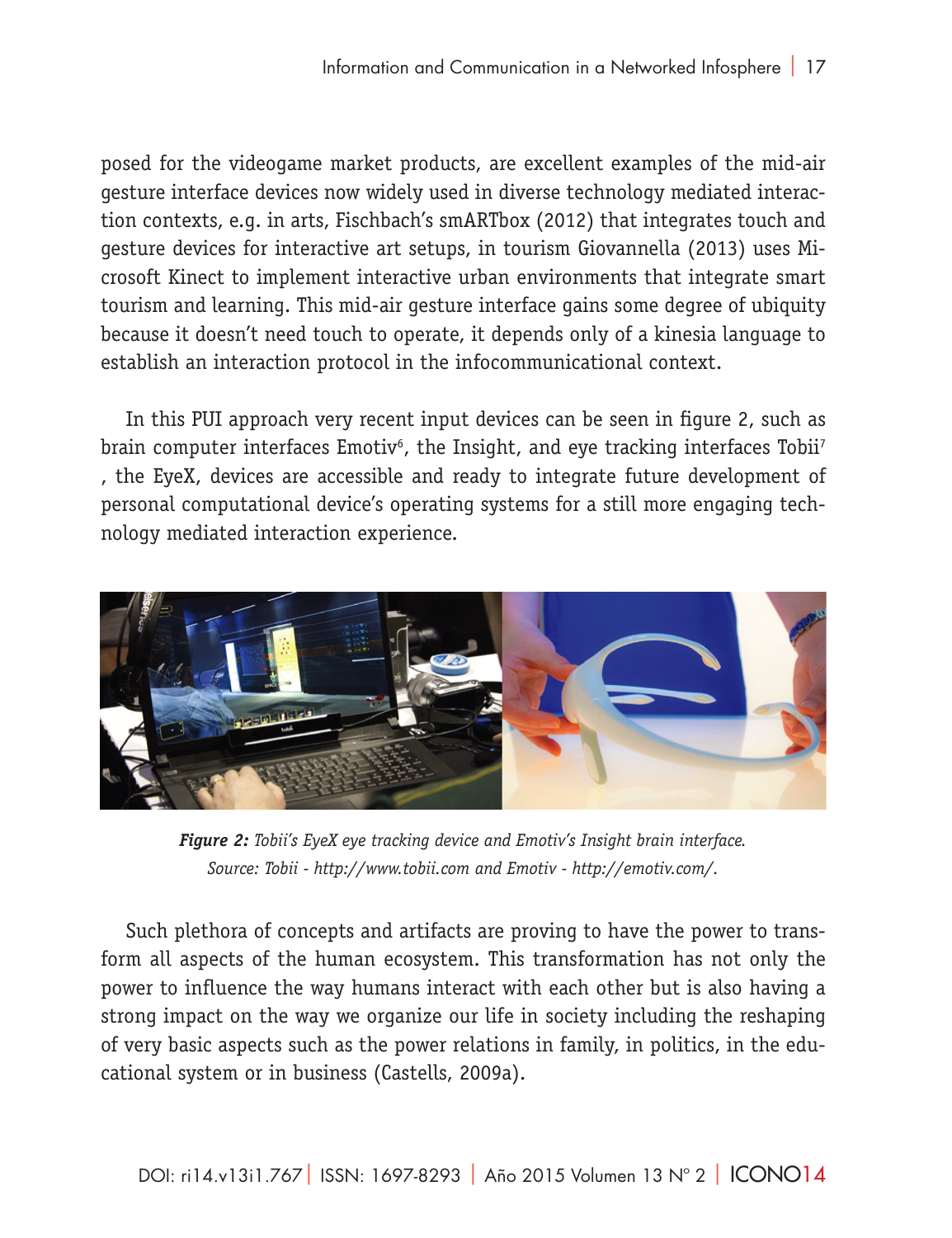The explosion of mobile communications in the last decade is making soar the power of information and communication technologies to transform humans' life. The increasing popularity of online social networks is having a strong impact in the social, political and economic fabric, whose effects scientists are trying to study (Castells, 2009a; Castells, 2009b; Castells, 2013) but we are still far from a comprehensive understanding how this new reality is reshaping the self-awareness of our identity and the way humans live and interact in the infosphere (Floridi, 2014).

The Social Identity Theory, proposed by Tajfel (1974), states that all individuals are defined by a personal identity, which includes idiosyncratic attributes (tempers, skills, etc.), and a social identity that leads to their own classification (and of others) as belonging to certain groups (political affiliation, nationality, religion, etc.), and this membership perception depends on the value and emotional significance associated with the group. Van Knippenberg and Sleebos (2006) argue that the more an individual identifies with an organization, the more the collective values, norms and interests will be incorporated into individual identity. Ran and Duimering (2007) report that the individual's identity is partly shaped by his sense of belonging to certain groups or categories, which demonstrates identities' ability to evolve and adapt. This belonging perception is particularly relevant for brands.

The post-modern Organizational Identity Theory intends to describe the way audiences of an organization (with greater emphasis on internal ones) are underpinned by experiences in the environment and in the workplace. Based on symbolic interactionism, this theory conceptualizes identity as a process and product resulting of interaction: identities are not innate but socially constructed through interaction, so organizational identities are achieved through continuous organizational performance, being discrete and non-permanent since social interactions are continuous (Scott, 2009). Thus, the dominance of a social identity that spans the whole organization seems to bring clear benefits for the integration of knowledge. However, as illustrated by Willem, Scarbrough and Buelens (2008) when the identity (or its perception) is not unique neither consistent, the positive relationship between social identity and the integration of knowledge weakens. According to Yates-Mercer and Bawden (2002), organizations should seek to implement their knowledge management through culture and identity, and the brand is one of the elements that best represents them.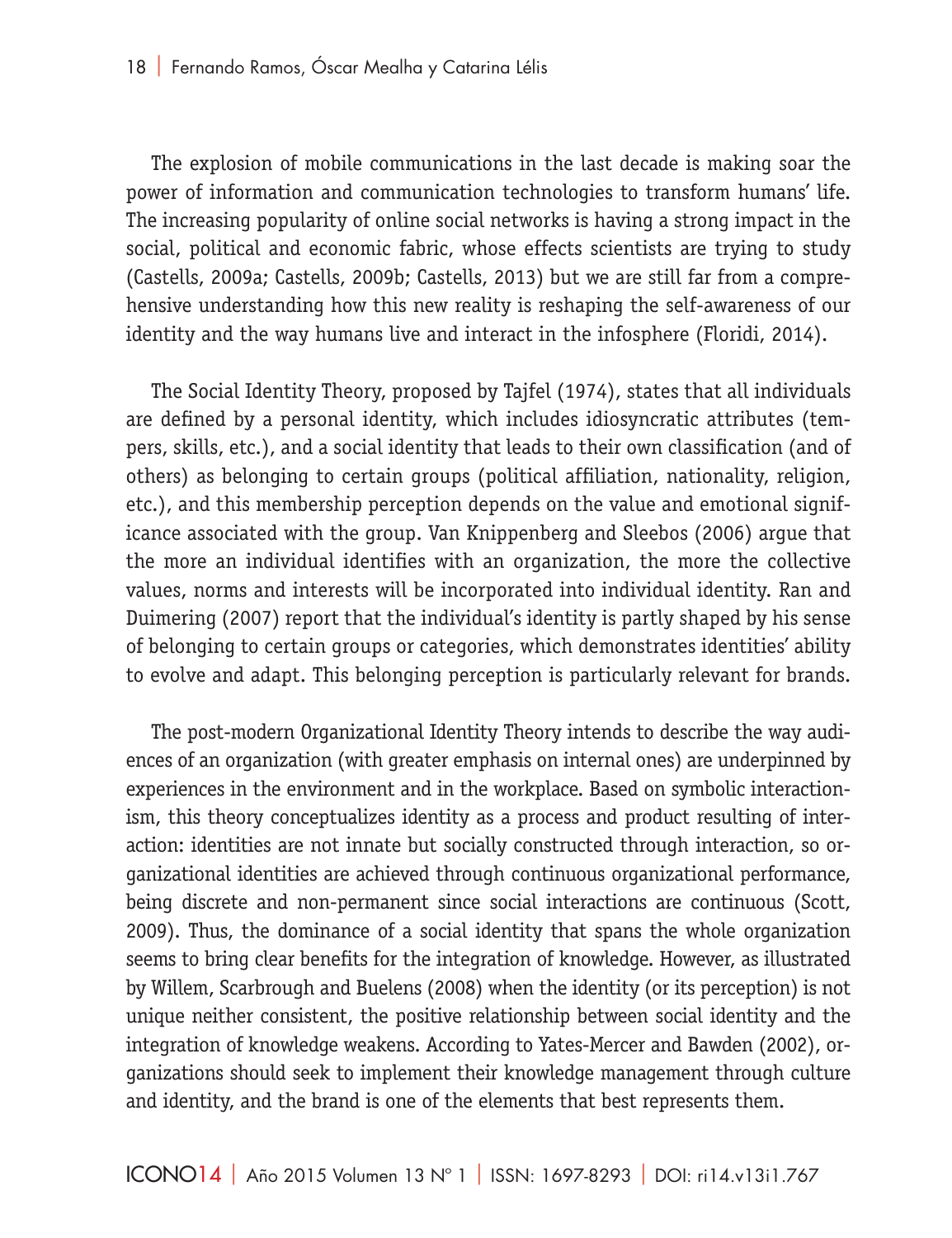# **3. Social branding: exploring the power of the networked infosphere in organizations**

The *brand* concept is changing. Over the past 50 years, much of the focus on marketing discipline has been in the 4Ps (Product, Price, Place, Promotion), being the brand an ingredient of Promotion (Schultz and Barnes, 1999), through which it has been dedicated great attention to advertising. In fact, the communication approach imposed by marketing tends to be unidirectional and, as such, the brand has been associated to that technique, exclusively and for years.

However, due to the emergence of social media and the evolution of information and communication technologies (ICT), the brand has been redefining itself. The very model of 4Ps has been questioned, namely regarding its adequacy to the present days and to the new paradigms of information and communication. In truth, the consumer has gained power, above all thanks to the latest changes in ICT, becoming increasingly critical and aware of the advertising messages, which makes brands to reshape their strengths.

In the current "information" era, where time and space are being combined in new different ways, and in which satisfaction no longer occurs with the functional product as with the emotion of the overall experience, the most pressing human needs are turning to be expression, expansion, acceptance, belonging, sharing, adventure, freedom and self-development. The individual needs, increasingly, to be part of the processes around him, and the construction of a personally significant brand is definitely one of those processes.

In 2006 the brand is associated to the Open Source (OS) model, by Pitt, Watson, Berthon, Wynn and Zinkhan (2006). In the perspective of the authors, the OS movement represents a paradigm shift in organizational branding, as the power and control of the brand are now "decentralized and heterarchical". Almost simultaneously, emerges the concept of Branding 2.0, naturally associated with the so called Web 2.0. According to Bass (2007), Branding 2.0 aims to define a new way of working the brand, integrating it into the digital language and into the new scale of needs, in order to better respond to consumer demand, in the most effectively and personalized possible way.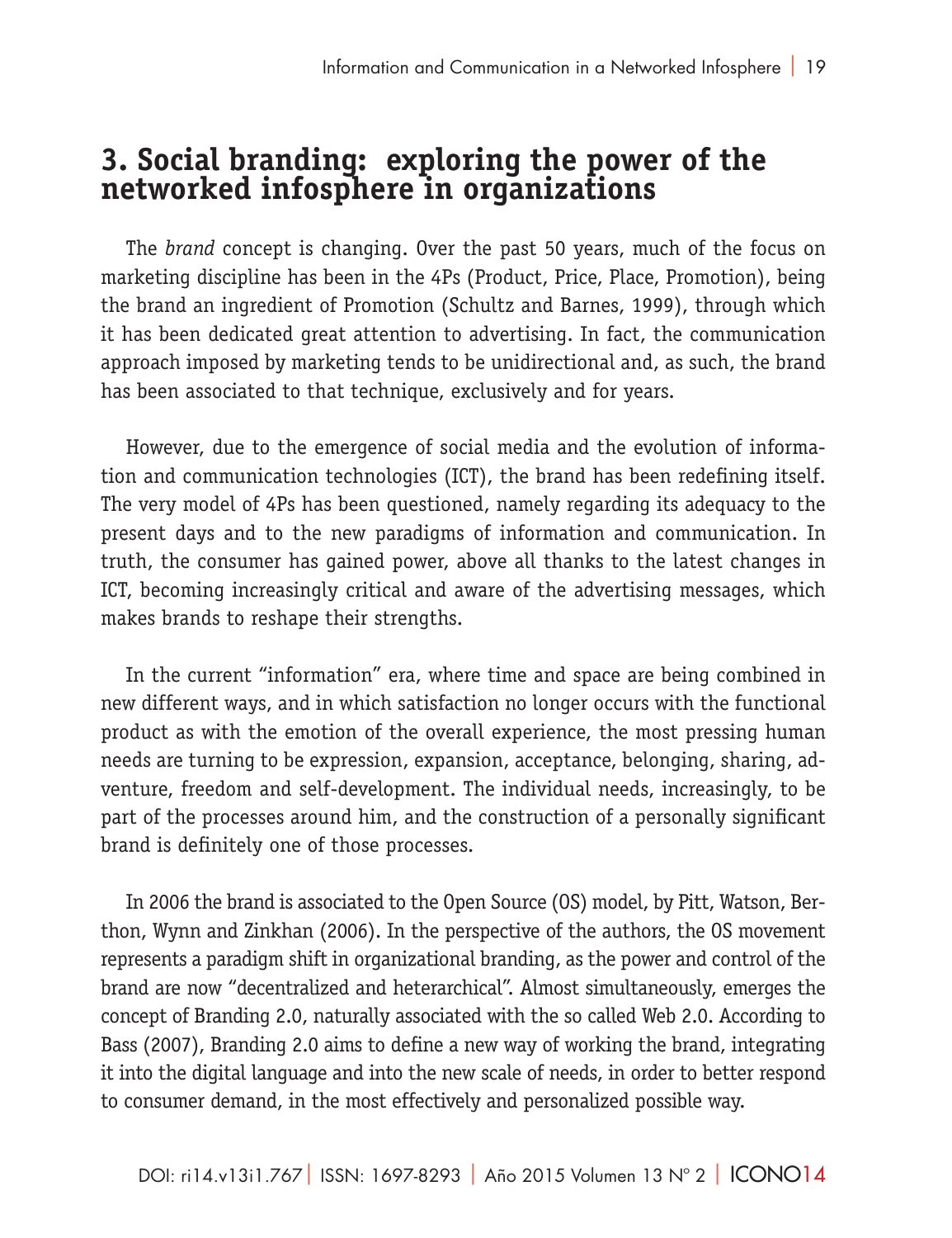In 2009, Burmann and Arnhold coined the expression User-Generated Branding, and it means "the strategic and operative management of brand related user-generated content (UGC) to achieve brand goals" (2009, p.66).

The brand is now out of the control it was being subjected by old models of organizational communication; it is increasingly dependent on communication phenomenon Word-of-Mouth (WOM). The average individual is not limited to the user or consumer roles; he is also responsible for the production of ideas, concepts, solutions, any time, under any circumstances, on invitation, or on his own initiative, enjoying a power that has been granted to him: being an active participant.

Today content is a new concern, since those who were characterized as being only consumers increasingly participate in processes of content and experiences co-creation, in many diverse areas (Banks and Deuze, 2009). Brabham (2009) states that one of the benefits of a participatory culture is the value of non-specialized knowledge that becomes part of the creative problem solving process. In fact, "Participatory culture is emerging as the culture absorbs and responds to the explosion of new media technologies that make it possible for average consumers to archive, annotate, appropriate, and recirculate media content in powerful new ways" (Jenkins, 2009, p.8).

Some brands are investing in engaging their most loyal audience. Mercedes Benz USA invited its customers to co-create advertising campaigns, encouraging them to submit pictures of themselves with their objects of desire — their Mercedes vehicles. Such entities are aware that supporting and fostering the collective human capital in existing customers, leads them to real and creative content. Thus, it is urgent that communicative organizations provide to these communities such a system in which users can be assumed as catalyst factors for brand knowledge and creative and human capital, in which these ordinary non-designers users become part of a design process.

The involvement of users in design processes has been discussed and researched since the 70s of the twentieth century. According to Fischer and Ostwald (2002), participatory or collaborative design has been characterized by the development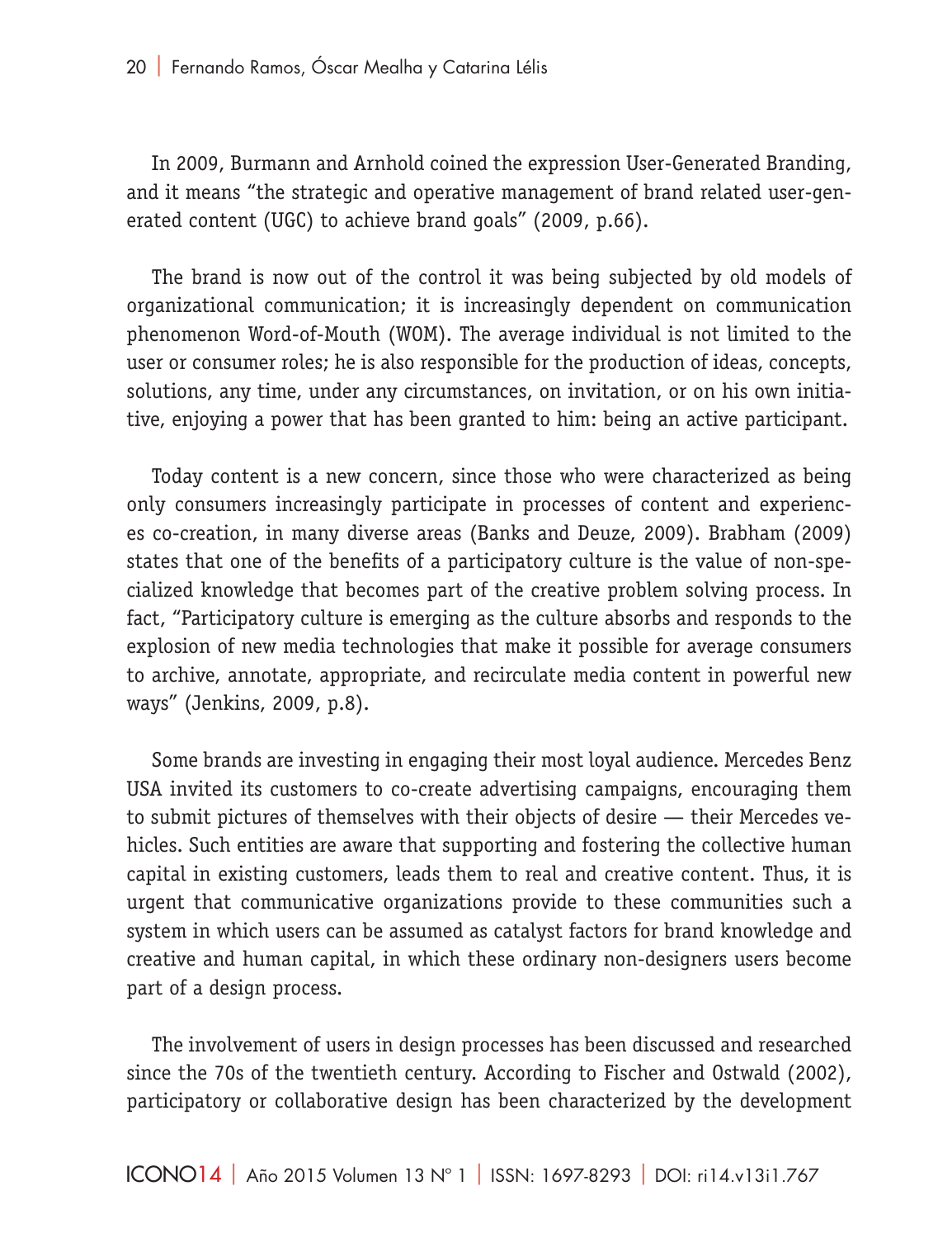of solutions, more specifically in the design phase, joining users and designers, to better prospect new contexts of use, and to design, together, the artifacts that users should use.

The development of open systems in which individuals with different abilities, motivations, knowledge and experiences can meet, is a critical factor for the emergence of more creative and sustainable solutions (Giaccardi and Fischer, 2008), namely regarding brands, which are evolutionary systems, that should not remain confined to a set of assumptions or to a previously validated rhetoric. As proposed by Fischer (2003), creativity, in its individual and collective forms, can be easily mediated through computerized systems providing the necessary support to co-creation, enabling an effective, efficient and satisfactory participation to non-specialized users (Lélis and Mealha, 2011, 2012).

That is not, however, the reality of most brand centers, technological infrastructures for organizations to support their brand (or brands). Brand centers are online tools, generally intranets, providing technical information about the brand. According to Lélis and Mealha (2014), online brand centers tend to be closed repositories, controlled by intermediate or top management, and in which learning takes place through acquisition and not through experimentation. These systems do not include the purpose of supporting co-creation of new brand artefacts neither the sharing of knowledge and brand-related ideas. Brand centers aren't, therefore, ecologies adapted to the increasing participatory attitude.

This way, such ecologies should focus not only on existing commonalities and brand graphic codes and rules, but also on:

- providing mechanisms that enable participants to submit brand-related contributions;
- a learning and hands-on environment, allowing participants to migrate the brand consumer/passive user role to the brand power-user role;
- a context in which participants contributions are criticized, recognized and rewarded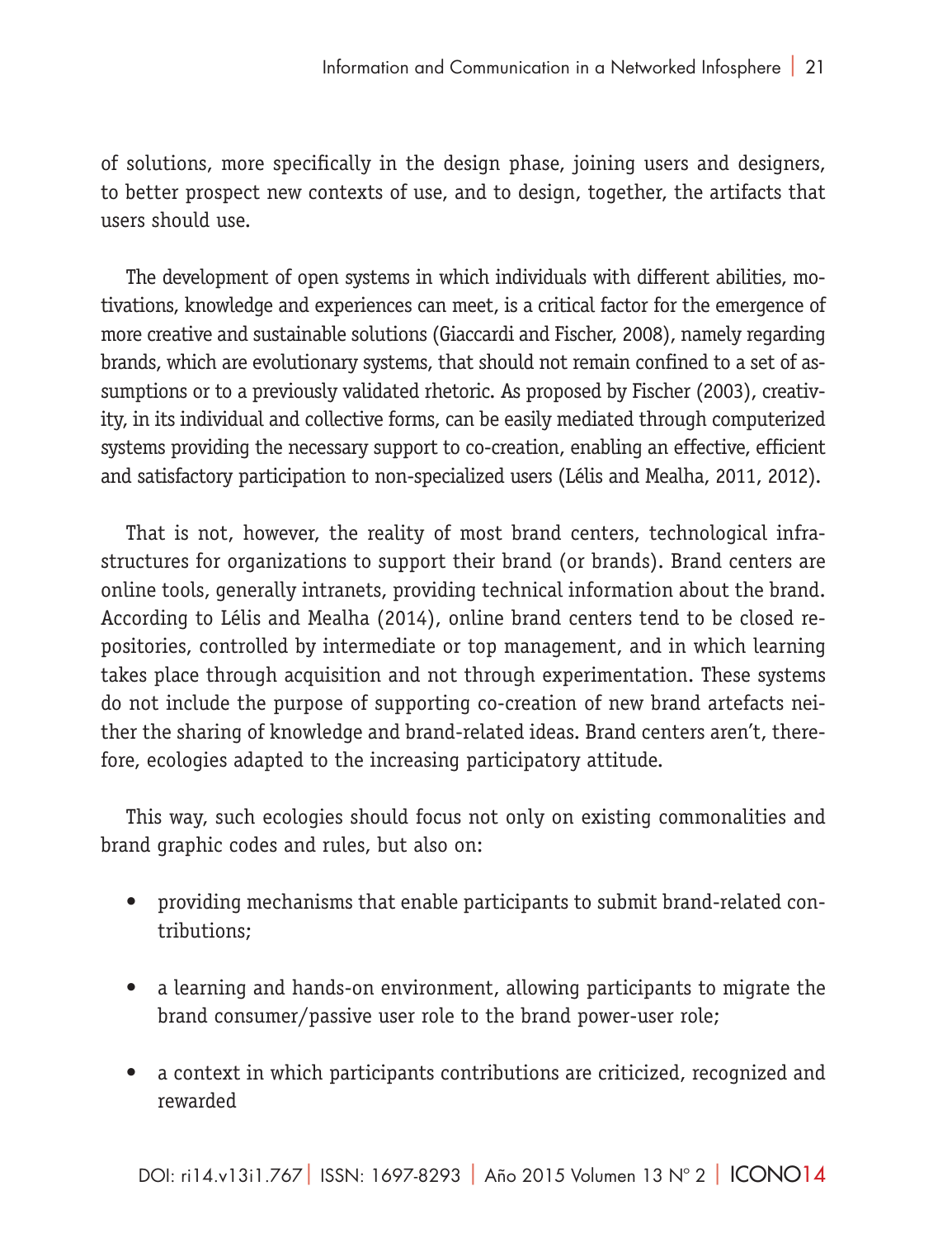In this perspective, 1) ICT, observed as enhancers of new inclusion, participation and development scenarios, 2) the context of user-centered and participatory design approaches, 3) the support of an online community (Preece, 2000) and 4) the implementation of Social Web interaction paradigms, seem to be appropriate to support an online Participatory Brand Center® (PBC) regarding the involvement and participation of highly heterogeneous brand users.

Such framework will need an educational dimension that will sensitize users to the brand knowledge they possess and (still) don't share; also, users must realize that they can make their own contributions, which does not happen yet because they are used to unidirectional approaches, accessing prebuilt models (templates). Thus, this instructional approach should promote, above all, informal learning, through the involvement of users in what defines the brand, both implicitly and explicitly. Participants must contact with the brand guiding principles, which should not be seen as rules because rules are typically prescriptive and describe what can and cannot be done, while guiding principles are interpretable and flexible (Harris, 2007). The instructional approach will provide the space and tools for brand-related design experiments, so that users can, if they want to, individually or collectively, propose new brand artifacts. They will also be invited to participate in evaluating procedures for the assessment of contributions made by every community member. Transparent processes guarantee they will have a very specific idea of the value of their own contribution (both in brand artifacts creation, as in evaluating others' brand artifacts proposals).

A PBC low-fidelity prototype was produced in order to validate such assumptions. It was intended to address, primarily, the participation needs of employees working in service provider organizations, such as universities. Thus, a case study research was conducted in the academic context of the University of Aveiro, in Portugal.

Academics are especially rich in tangible ideas for the brands that represent their universities: they establish numerous contacts, they present results worldwide, they exchange artefacts and souvenirs, collecting merchandise pieces from the many different meetings in which they participate. Typically, they are critical and like to have their opinion heard at the institutional level. Therefore, they seemed an interesting public for this study. Moreover, the University of Avei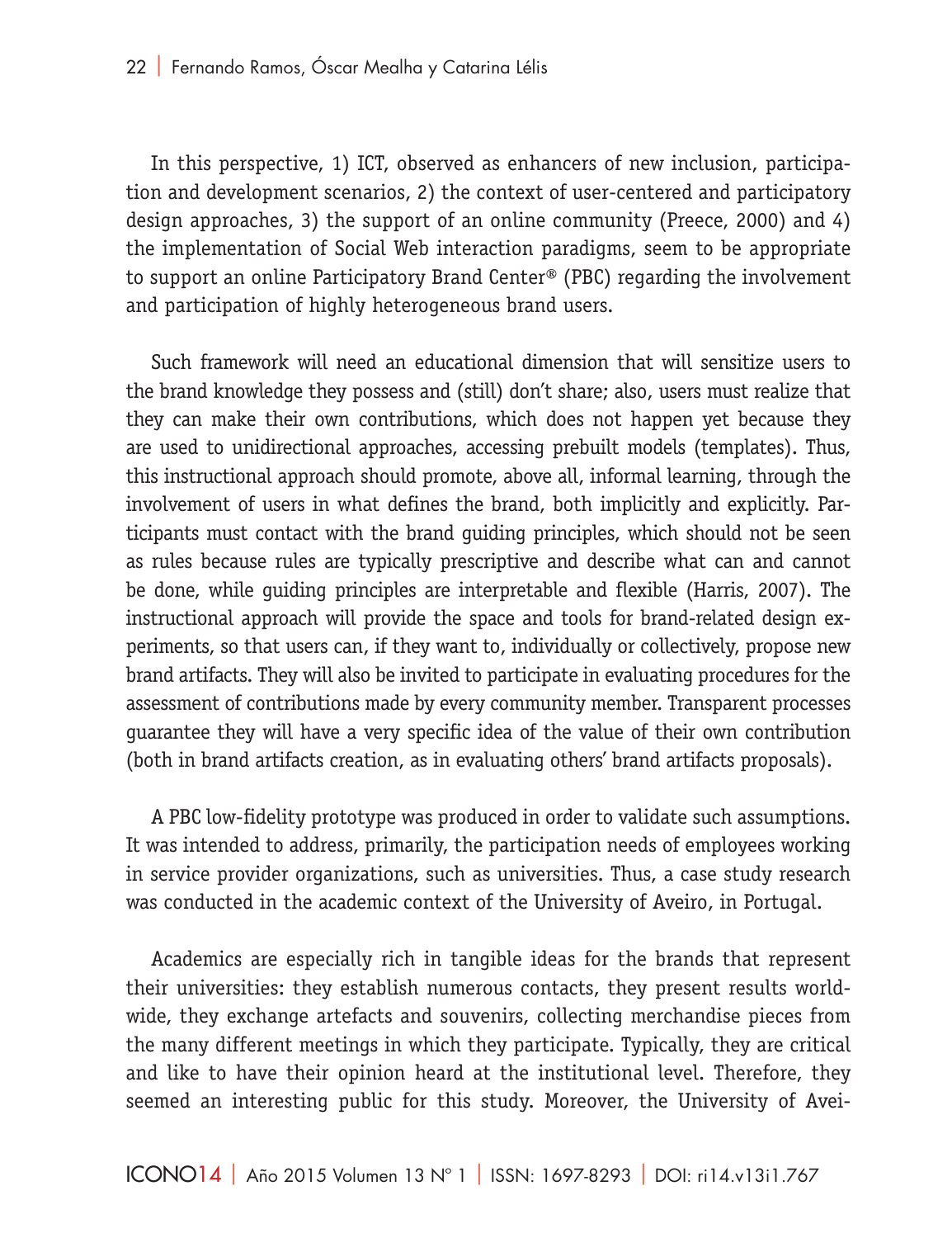ro's logotype and signage systems were recently changed, leading to inconsistent brand usages by employees, either teachers or non-teaching staff.

In the context of a PhD thesis (Cruz, 2014) five focus groups took place, in which participants (teachers and non-teaching staff) were invited to discuss the theme and had contact with the non-functional prototype of a PBC. The main objectives that guided the focus groups were to assess the willingness/motivation to participate in activities that may valorize the university's brand.

It was in the instructional domain that participants found more novelty and usefulness for their work context, classifying its related features as advantages, which largely influences their willingness to eventually participate and use a PBC. In this case, the greatest relevance was related to the experiential feature, in which users can experiment the brand's physical attributes through an embedded image editor, which dynamically signals incorrect brand applications, based on brand's standards. Regarding their own contributions, participants revealed great concern with brand authorship and property, while assuming advantages in the social remix and appropriation logic. They also revealed some skepticism about the consequences of their participation. Besides altruism manifestations, most individuals need to know that their participation will lead to certain individual or collective advantages/benefits, in the short, medium or long term. In other words, the mere fact of publishing an original artefact should be linked to some positive return, to a method of recognition, by the community and/or by who is in charge. When it comes to evaluating others contributions, participants acknowledged the fact that the community evaluation may ease the selection of some brand artefacts, recognizing the advantage of being co-evaluators.

After these academic procedures, the PBC project, under the brand "Our-Brand®", was acknowledged in the context of three entrepreneurship events. It won the Aveiro Empreendedor contest. The related prize — an immersion program in Silicon Valley, organized and conducted by Leadership Business Consulting — led to the establishment of contacts with a great diversity of individuals and entities, with which it was possible to debate and informally discuss the PBC approach. After that, OurBrand® was awarded in the Iberian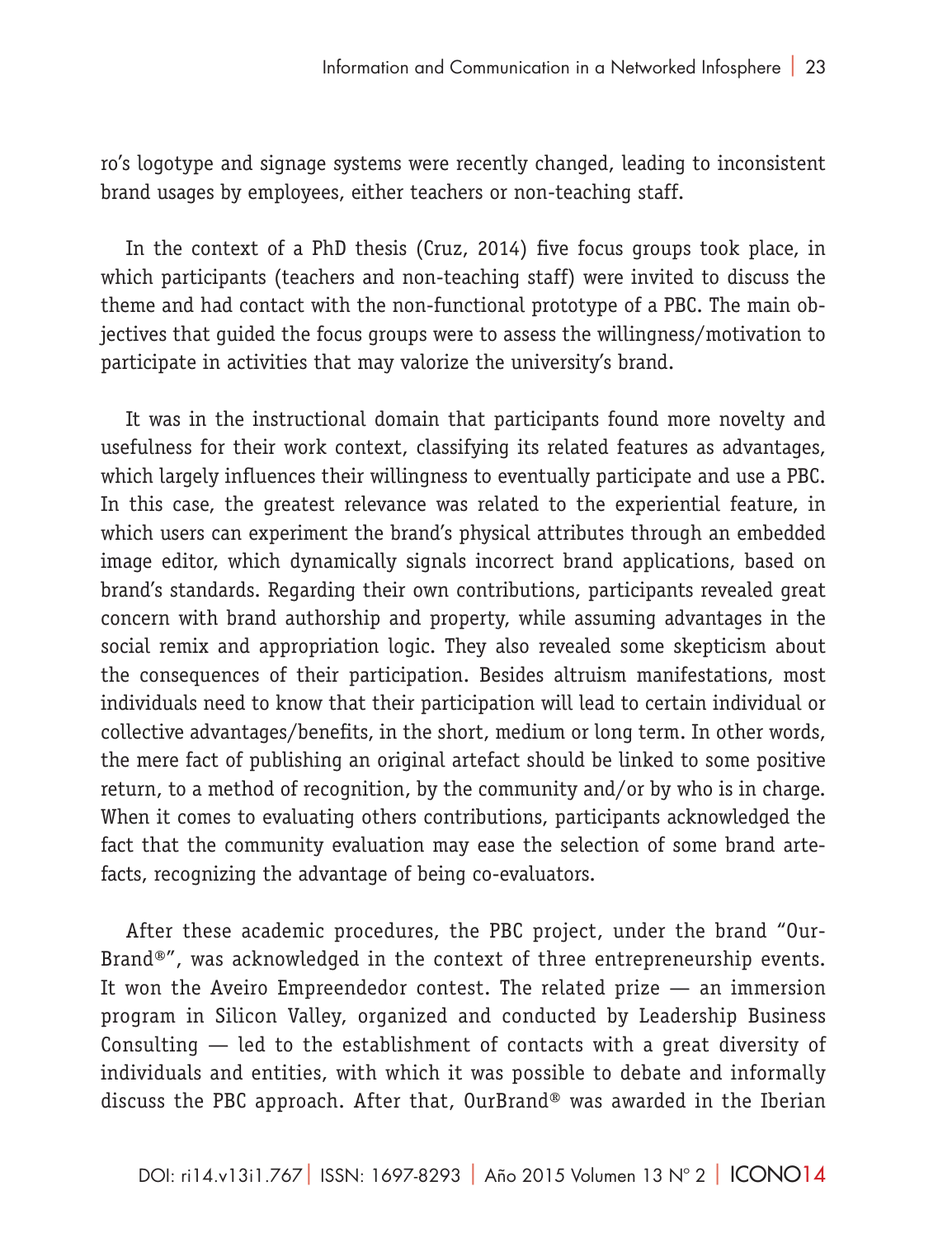Technological Entrepreneurship Course and, quite simultaneously, it was elected semi-finalist in the Building Global Innovators MIT-ISCTE Program.

Such nonacademic environments involved rigorous evaluation processes, which allowed to validate the essential philosophy underneath the proposed PBC, its overall approach and its operative nature. Today, a functional prototype is under construction, and it will be beta tested in real organizational contexts of use. This extremely important phase of any product that aims getting to market competitively, gathers experience on the needs and expectations of business possibilities, in our case, to understand the relevance of customer empowerment in the branding process and how much its worth.

# **4. Concluding remarks**

Information and communication are basic constitutive elements of the human life. The information and communication technologies available in each specific period of history have shaped the way humans organize social life, the types and roles of the institutions and its dynamics. The explosion on the diversity and power of the information and communication technologies that occurred in the last decades is dramatically transforming the foundations of the human society, with strong impact in all the fields of human activity. Authors such as Luciano Floridi and Gilles Lipovetsky have provided reflections on the transformations of human society in an era in which humans not only rely on technologies to enhance quality of life but life increasingly depends on technologies - Hyperhistory (Floridi, 2014), and in which the dramatic increase on human self-determination provided by the information and communication technologies is transforming the way we understand individual, group and societal life - Hypermodernity (Lipovetsky, 2004).

Despite the many and profound transformations of the infosphere in the last decades, the future will most probably unveil unprecedented changes in the way the information and communication technologies influence the organization, dynamics and perception of life in our ecosystem at all levels of human activity. The development of technologies able to deploy affordable and scalable devices and applications able to deal, in the artificial world, with information related to the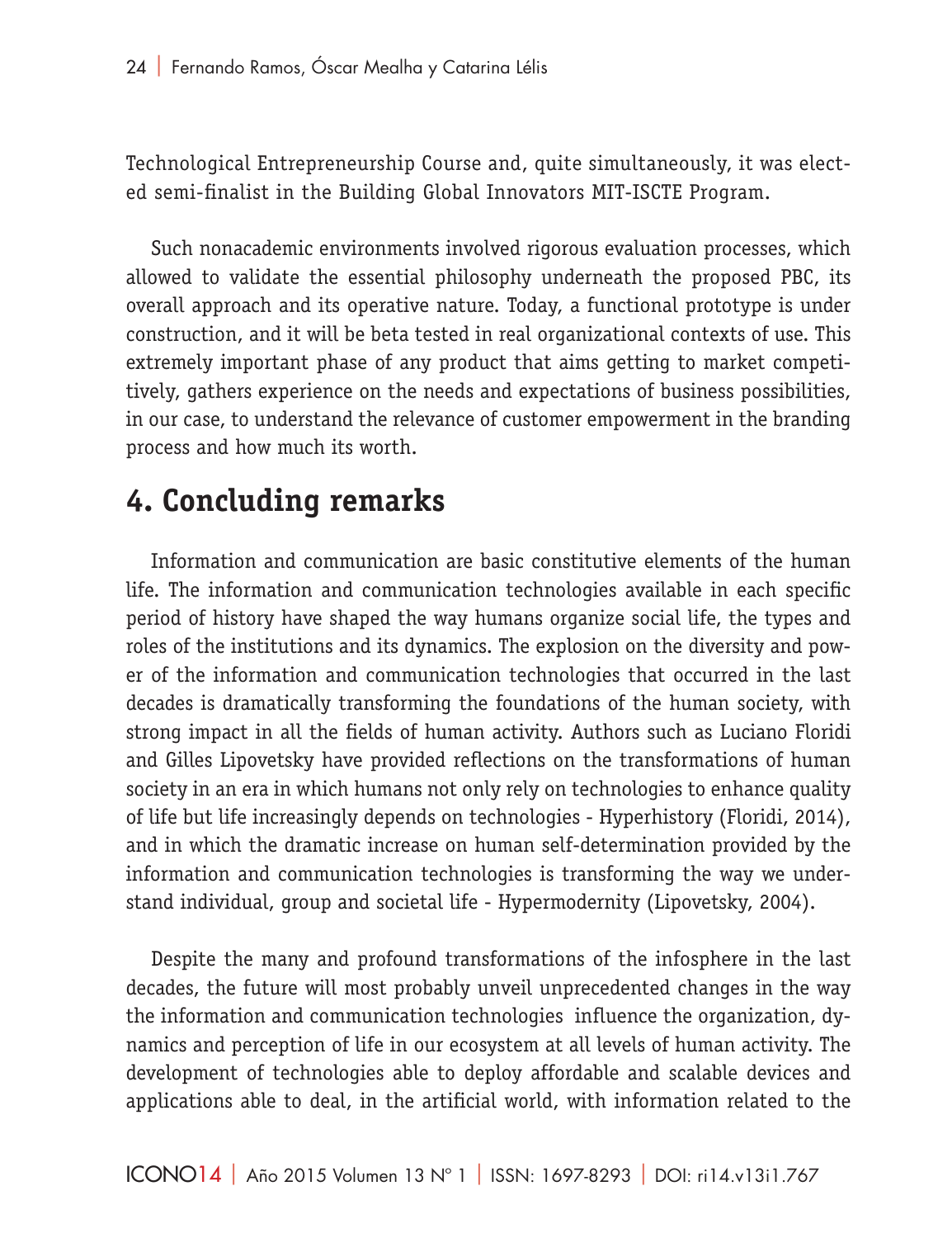senses of taste, smell and touch, will be a major future disruptive breakthrough with unforeseeable effects. Meanwhile, many incremental transformations based on current popular technologies are happening daily creating new life standards for people and organizations.

Such tendency, that will most probably accelerate the social tensions, dramatically reinforces the urgency to bring to the contemporary science an interdisciplinary approach, towards an utopic transdisciplinarity (Morin, 1990), pursuing a comprehensive merging of all the scientific knowledge, with a very special focus on the humanities, the social sciences and the information and communication technologies.

# **Notes**

- [1] IERC European Research Cluster on the Internet of Things (http://www.internet-of-things-research.eu/
- [2] CERN European Organization for Nuclear Research http://home.web.cern.ch
- [3] Moore's Law Gordon E. Moore, 1965, observed that microchip performance and transistor counts and densities were doubling every 18 months.
- [4] SONY http://us.playstation.com/ (Playstation Eye Camera)
- [5] Microsoft http://www.microsoft.com/ (Kinect for Windows)
- [6] Emotiv http://emotiv.com/ (Insight, brain interface)
- [7] Tobii http://www.tobii.com (Tobii, eye tracking device)

# **Bibliography**

- ACM\_SIGCHI. (2014). ACM CHI Conference on Human Factors in Computing Systems.
- Banks, J. and Deuze, M. (2009). Co-creative labour. *International Journal of Cultural Studies*, 12(5), 419-431.
- Bass, A. (2007). Branding 2.0. Retrieved November 2014, from http://www. brandchannel.com/papers\_review.asp?sp\_id=1318.
- Beedle, M., Devos, M., Sharon, Y., Schwaber, K. and Sutherland, J. (1999). SCRUM: An extension pattern language for hyperproductive software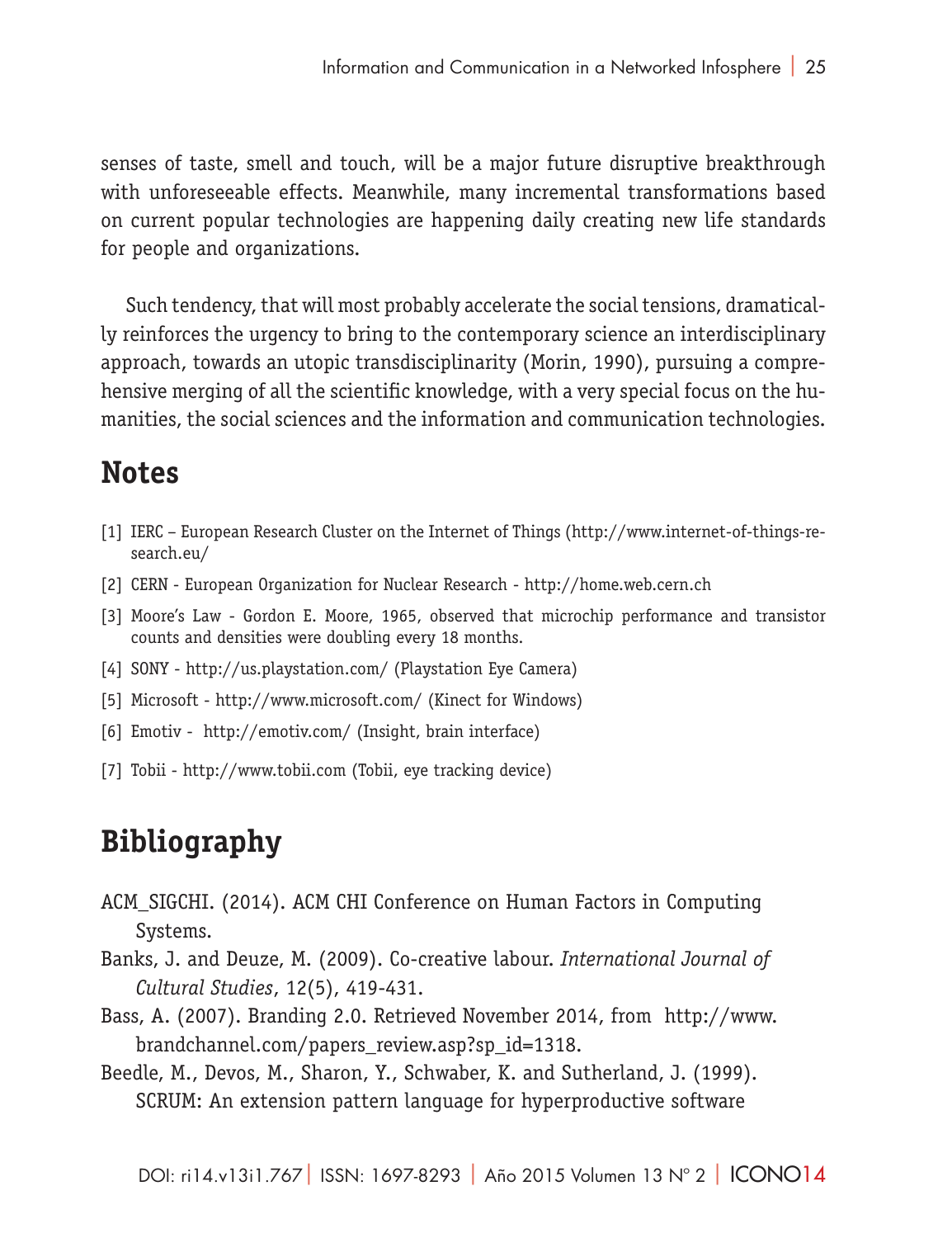development. *Hillside.net*, 1–18. Retrieved November 2014 from http:// hillside.net/plop/plop98/final\_submissions/P49.pdf.

- Berners-Lee, T. (1989). *Information Management: A Proposal* (p. 13). Retrieved November 2014 from http://www.w3.org/History/1989/proposal.html.
- Brabham, D. (2009). Crowdsourcing the Public Participation Process for Planning Projects. *Planning Theory*, 8(3), 242-262.
- Burmann, C. and Arnhold, U. (2009) *User Generated Branding: State of the Art of Research*. Germany: Lit, Münster.
- Castells, M. (2009a). *Communication Power*. Oxford University Press.
- Castells, M., Fernandez-Ardevol, M., Qiu, J. and Sey, A. (2009b). *Comunicação* Móvel e Sociedade: uma perspectiva global. Fundação Calouste Gulbenkian.
- Castells, M. (2013). *Redes de Indignação e Esperança movimentos sociais na era da Internet*. Fundação Calouste Gulbenkian.
- Cruz, C. (2014). *Modelo para a Valorização Partilhada da Marca: A comunicação mediada por computador como suporte ao envolvimento dos recursos humanos na cocriação da marca organizacional*. PhD Thesis, University of Aveiro. Aveiro.

Deuze, M. (2003). The web and its journalisms: considering the consequences of different types of newsmedia online. *New Media and Society*, 5(2), 203-230.

- Fischer, G. and Ostwald, J. (2002). *Seeding, Evolutionary Growth, and Reseeding: Enriching Participatory Design with Informed Participation*. Paper presented at the Participatory Design Conference (PDC'02), Malmö University, Sweden. Retrieved November 2014 from http://l3d.cs.colorado.edu/~gerhard/papers/ pdc2002-ser.pdf.
- Fischbach, M., Latoschik, M. E., Bruder, G. and Steinicke, F. (2012). smARTbox: out-of-the-box technologies for interactive art and exhibition. *In Proceedings of the 2012 Virtual Reality International Conference - VRIC'12*. Laval, France: ACM New York, NY, EUA © 2010. doi:10.1145/2331714.2331737.
- Fischer, G. (2003). *Meta-Design: Beyond User-Centered and Participatory Design*. Paper presented at the Proceedings of HCI International 2003, 88-92, Crete, Greece, June 2003.
- Giovannella, C., Iosue, A., Moggio, F., Rinaldi, E. and Schiattarella, M. (2013). User Experience of Kinect Based Applications for Smart City Scenarios Integrating Tourism and Learning. *In 2013 IEEE 13th International Conference*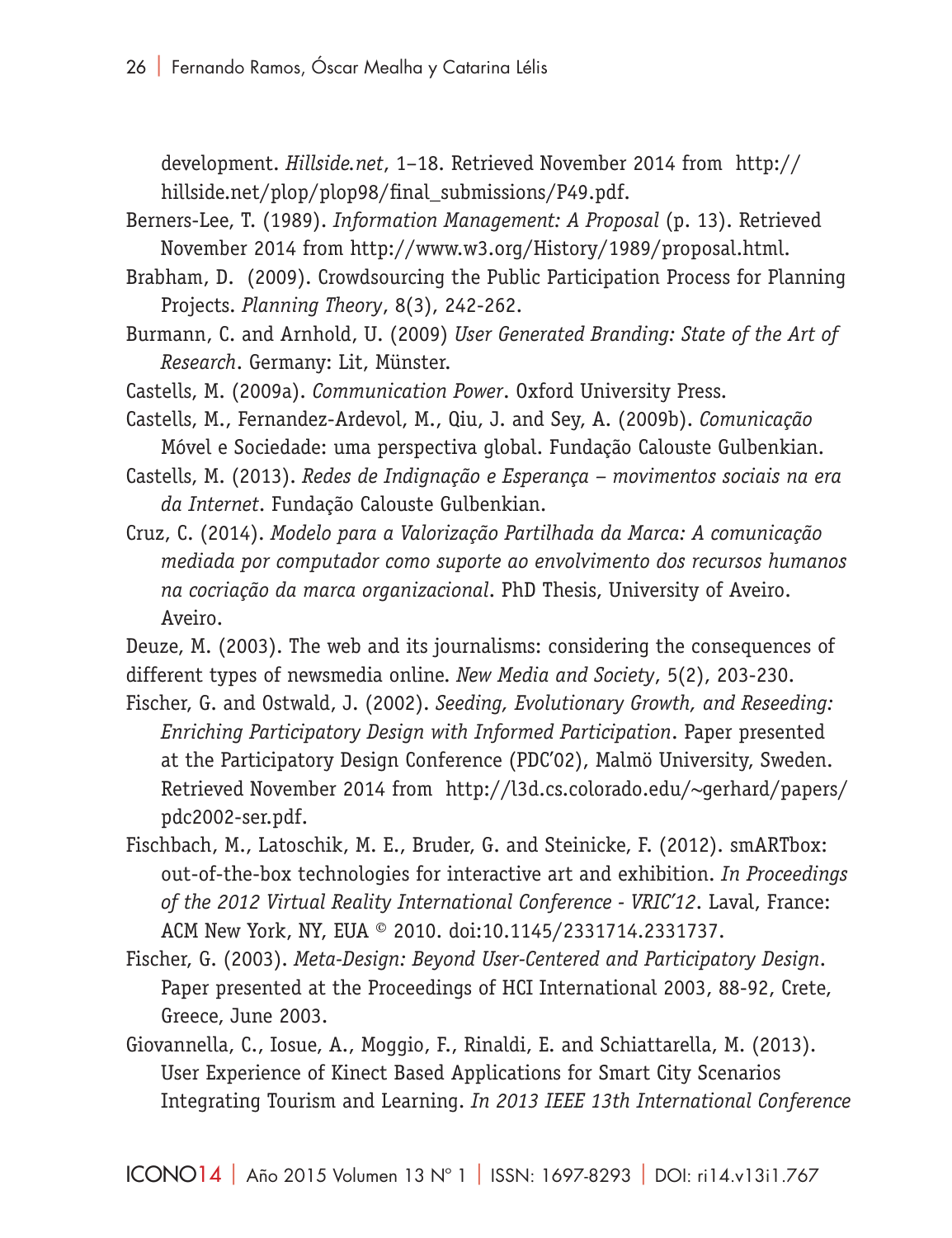*on Advanced Learning Technologies (ICALT)*, 459–460. IEEE Computer Society. doi:10.1109/ICALT.2013.142.

Floridi, L. (2010). *Information-a very short Introduction*. Oxford University Press. Floridi. L. (2014). *The 4th revolution*. Oxford University Press.

Giaccardi, E. and Fischer, G. (2008). Creativity and Evolution: A Metadesign Perspective. *Digital Creativity*, 19 (1), pp. 19 - 32. Retrieved November 2014 from http://l3d.cs.colorado.edu/~gerhard/papers/digital-creativity-2008. pdf.

Gleick, J. (2011), *The Information*. Fourth Estate.

- Goldstein, S., Mowry, T., Campbell, J., et al. (2009). Beyond Audio and Video: Using Claytronics to Enable Pario. *AI Magazine*, Summer 2009, 29-45, Association for the Advancement of Artificial Intelligence.
- Harris, P. (2007). We the people: The importance of employees in the process of building customer experience. *Journal of Brand Management*, 15(2), 102-114.
- ISO. (1998). Ergonomic requirements for office work with visual display terminals (VDTs) - ISO 9241 - Part 11: Guidance on usability. Geneve, Switzerland: International Organization for Standardization. Retrieved November 2014 from http://www.iso.org/iso/iso\_catalogue/catalogue\_tc/catalogue\_detail. htm?csnumber=16883.
- ISO. (2010). Ergonomics of human-system interaction ISO 9241 Part 210: Human-centred design for interactive systems. Geneve, Switzerland: International Organization for Standardization. Retrieved November 2014 from http://www.iso.org/iso/catalogue\_detail.htm?csnumber=52075.
- Jenkins, H. (2009). *Confronting the Challenges of Participatory Culture Media Education for the 21st Century*. Chicago: The John D. and Catherine T. MacArthur Foundation.
- Lélis, C. and Mealha, O. (2011). *Brand artifacts co-creation: a model for the involvement of creative, non-specialized individuals*. Paper presented at the 12th European Conference on Creativity and Innovation, Faro, Portugal.
- Lélis, C. and Mealha, Ó. (2012). *Learning the organizational brand with computermediated communication*, proceedings of IADIS International Conference e-Learning 2012, 17-20 July 2012, Lisbon, Portugal, pp 493-496, ISBN: 978- 972-8939-71-7.

Lélis, C. and Mealha, Ó. (2014). *Brand Experience Oriented Design Environments.*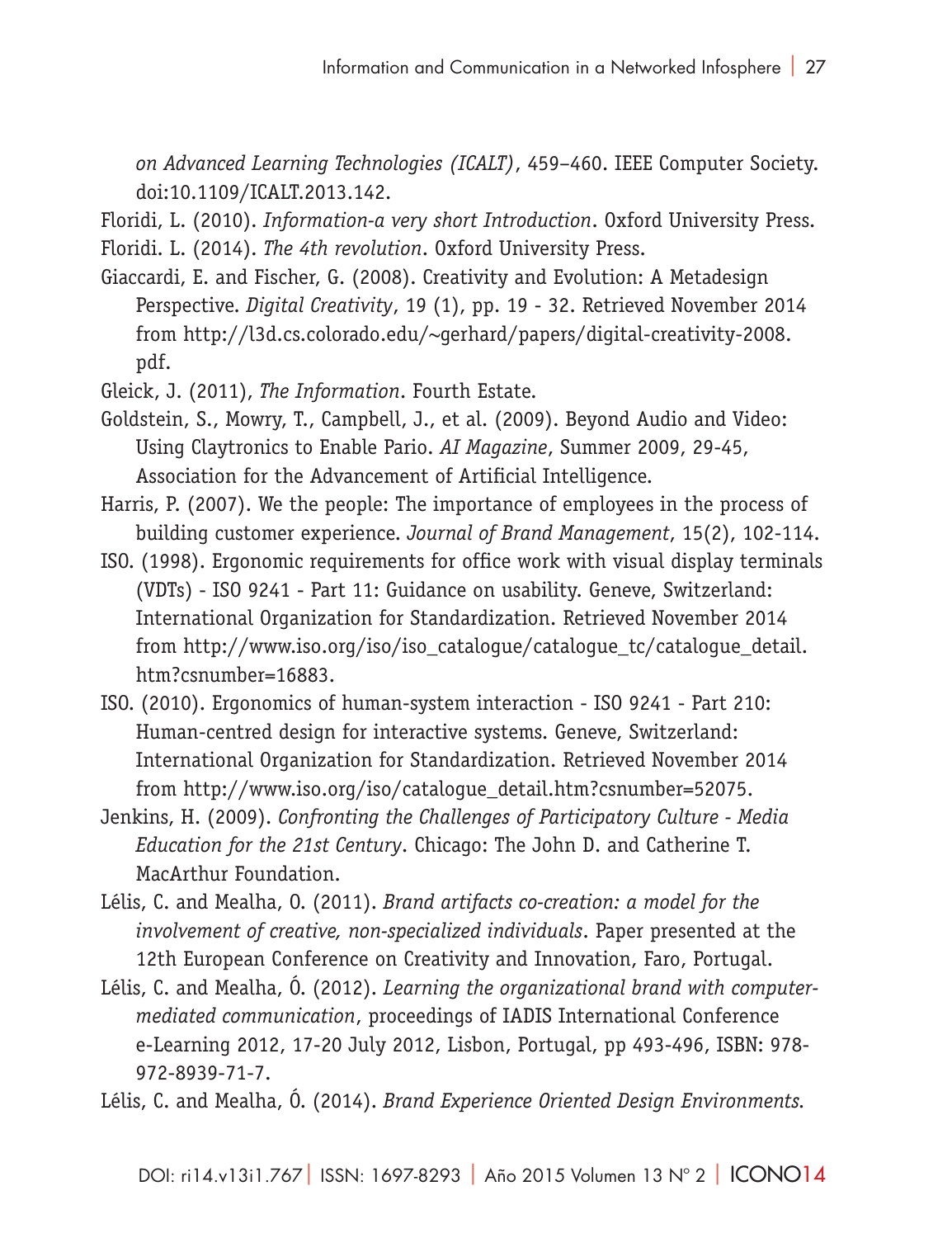*BrandTrends, Journal of Strategic Communication and Branding* Vol 6, nº6, April 2014, pp. 618 (available online at http://www.brandtrendsjournal. com).

- Licklider, J. and Taylor, R. W. (1968). The Computer as a Communication Device. *Science & Technology*, 21–31.
- Lewis, S. (2012). From Journalism to Information: The Transformation of the Knight Foundation and News Innovation. *Mass Communication and Society*, 15:3, 309-334, DOI: 10.1080/15205436.2011.611607.
- Lipovestky, G. and Charles, S. ( 2004). *Les Temps Hypermodernes*. Grasset&Fasquelle.
- Lipovetsky, G. (1998). *A Era do Vazio Ensaios sobre o individualismo contemporâneo* (ed. portuguesa - 2013, p. 309). Lisboa, Portugal: Grupo Almedina.
- Morin, E. (1990). *Introduction à la pensée complexe*. ESPF Éditeur.
- Mullenbach, J., Shultz, C., Colgate, J. E. and Piper, A. M. (2014). Exploring affective communication through variable-friction surface haptics. In *Proceedings of the ACM CHI 2014 Conference on Human factors in computing systems* (p. 10). Toronto, Canada: ACM SIGCHI. Retrieved November 2014 from http://inclusive.northwestern.edu/mullenbach-chi2014.pdf

Norman, D. A. (2002). *The Design of Everyday Things* (3rd ed.). Basic Books.

- Pitt, L., Watson, R., Berthon, P., Wynn, D. and Zinkhan, G. (2006). The Penguin's Window: Corporate Brands From an Open-Source Perspective. *Journal of the Academy of Marketing Science*, 34(2), 115-127.
- Preece, J. (2000). *Online Communities: designing usability, supporting sociability*. West Sussex: John Wiley & Sons.
- Ran, B. and Duimering, P. (2007). Imaging the Organization: Language Use in Organizational Identity Claims. *Journal of Business and Technical Communication*, 21(2), 155-187.
- Rodrigues, A. (2011). *O Paradigma Comunicacional história e teorias*. Fundação Calouste Gulbenkian.

Rosengren, K. (2000). *Communication: an introduction*. Sage Publications Ltd.

- Shannon, C. (1949). *The Mathematical Theory of Communication*. University of Illinois Press.
- Scott, C. (2009). Organizational Identity Theory. *Encyclopedia of Communication*